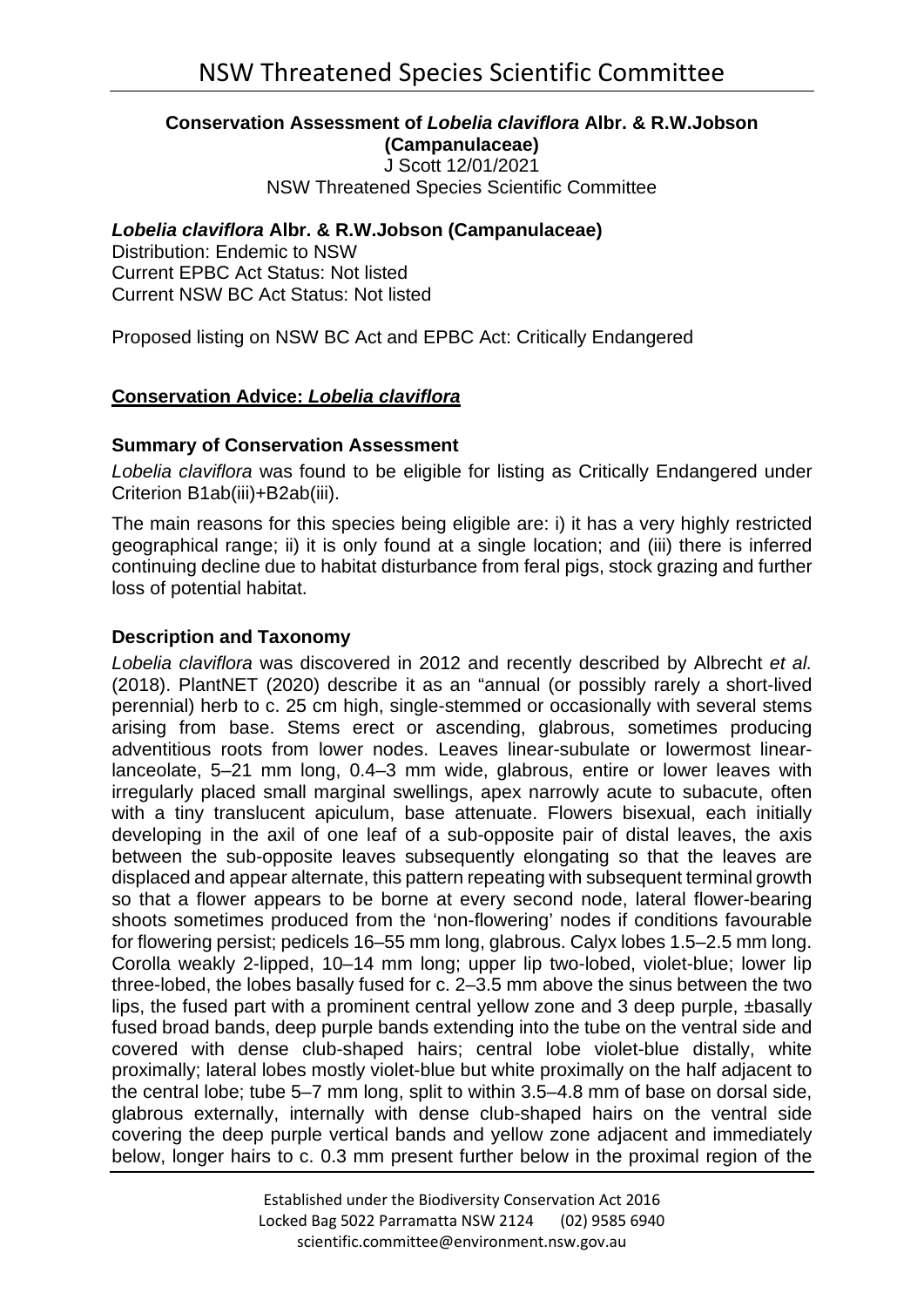tube. Anther tube dark greyish-blue, 1.5–1.9 mm long, two lower anthers each with an apical seta c. 0.3–0.5 mm long. Fruit obconical to obovoid, slightly compressed laterally, 3.3–5 mm long. Seeds subcylindrical to ellipsoid or ovoid, subterete to slightly compressed, 0.38–0.5 mm long, mid to dark brown, with a network of almost straight to heterogeneously undulating close fine surface ridges."

*Lobelia claviflora* has also been known as *Isotoma* sp. 'Cuttabri' (R.W. Jobson RWJ 1540) (PlantNET 2020).

"Of the species of Lobelioideae occurring in NSW, only *Lobelia stenophylla* Benth [this species is incorrectly referred to *Isotoma armstrongii* E.Wimm. in the Flora of New South Wales (Wiecek 1992)] shares with *L. claviflora* the non-mat-forming habit, violetblue corolla <18 mm long with a weakly cleft tube, linear-lanceolate leaves with entire to weakly toothed margins, and preference for swamps, creeks and other seasonally moist areas. However, *Lobelia stenophylla* is readily distinguished from *L. claviflora* in having the upper two corolla lobes less than half the width of the lower three lobes, the corolla lacking hairy deep purple bands in the throat, the apex of the lower 2 anther cells each with a minute seta c. 0.1–0.4 mm long but lacking an associated tuft of microhairs, and the seeds having a reticulate testa with more or less isodiametric alveolae." (Albrecht *et al.* 2018).

# **Distribution and Abundance**

*Lobelia claviflora* is a short-lived, ephemeral semi-arid species that occurs near Cuttabri, south west of Wee Waa in north western NSW. It is currently known from three sites that are no more than 5.5 km apart and located on private land in sedgedominated wetlands occupying shallow basins on the Namoi River floodplain (Albrecht *et al.* 2018). The vegetation community where *Lobelia claviflora* currently occurs is dominated by *Eleocharis blakeana, E. pusilla, Damasonium minus, Goodenia gracilis, Utricularia fenshamii, Nymphoides geminata, Juncus radula, Eriocaulon australasicum*  and *Eragrostis microcarpa* (Albrecht *et al.* 2018). *Eucalyptus pilligaensis* and *Casuarina cristata* occur scattered within and on the margins of the sedgelands (Albrecht *et al.* 2018). The general area in which the swamps are located is heavily thinned woodland that is used for grazing livestock (R. Jobson *in litt.* February 2019).

The three known sites were surveyed in 2016 and a total of 380-500 individuals were observed, with approximately 400 (±50 plants), 40 (±10 plants) and one mature individual of *Lobelia claviflora* recorded at each site, respectively (R. Jobson *in litt.*  February 2019). The number of plants was estimated by circumnavigating the swamps and counting all individuals that were seen in a 1.5-hour time period. The species can only be detected above ground following significant rainfall events, as *L. claviflora* is present only in the soil seed bank in dry times (R. Jobson pers. comm. December 2020). The searches detecting the known occurrences for *Lobelia claviflora* were not systematic or comprehensive and potential habitat occurs in the region for several kilometres in all directions from the known sites (Albrecht *et al.* 2018). The potential habitat might be quite restricted, as the vegetation community in which *Lobelia claviflora* currently occurs comprises a distinct suite of species and it may warrant recognition as a distinct ecological community (R. Jobson *in litt.* February 2019). On the other hand, the habitat may be more widespread and include wetlands of the 'Pilliga Outwash Ephemeral Wetlands in the Brigalow Belt South Bioregion' (and referred to in the remainder of this report as the 'Pilliga Outwash TEC'). The Pilliga Outwash TEC is an Endangered Ecological Community (NSW TSSC 2015) listed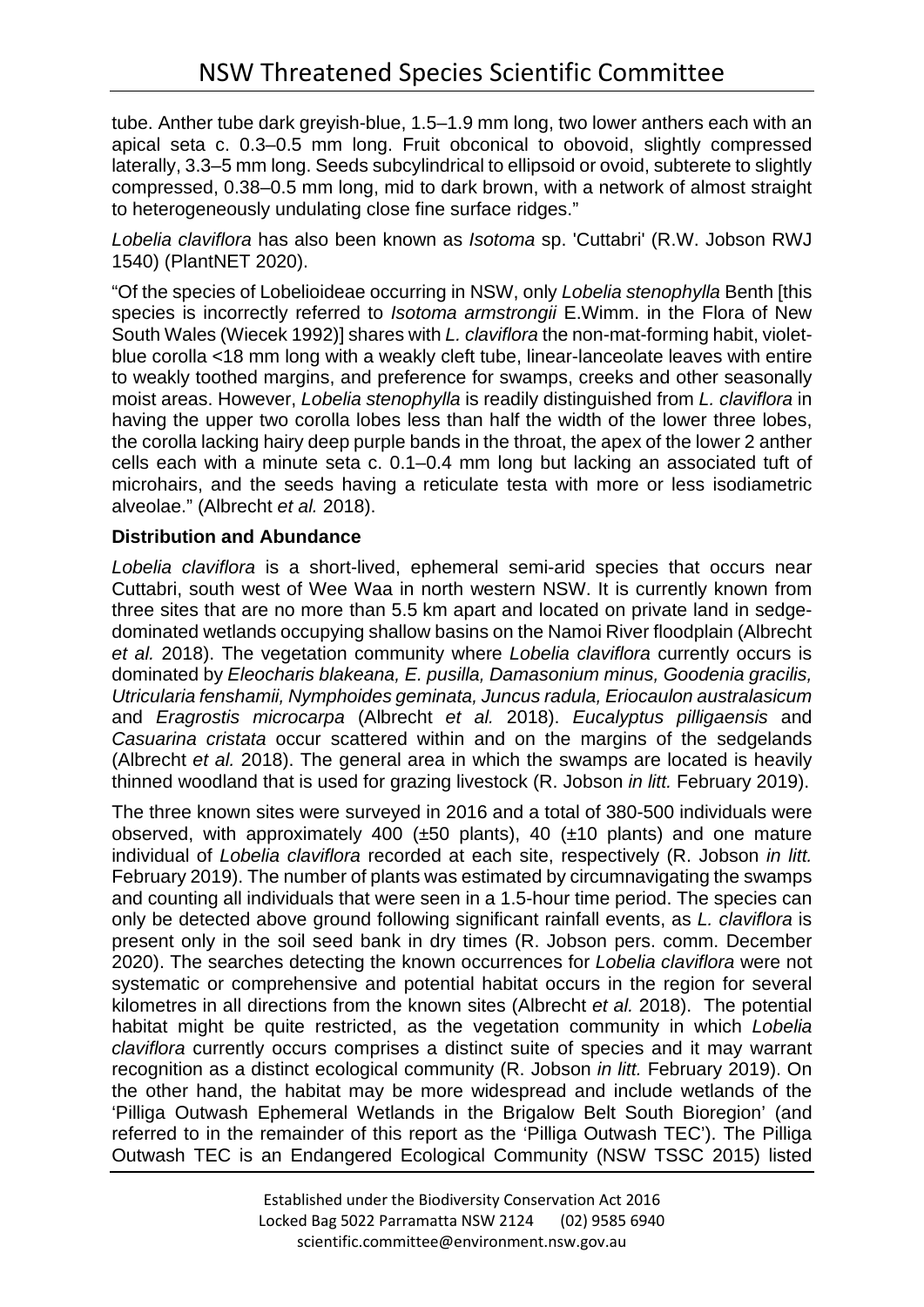under the NSW BC Act and extends in a band of c. 40 km to the north and northwest of Pilliga National Park towards the Namoi River (Bell *et al.* (2012). The wetlands where *Lobelia claviflora* occurs are considered to be included in the Pilliga Outwash TEC (J.T. Hunter *in litt.* April 2020). *Lobelia claviflora* was not recorded in surveys of the Pilliga Outwash TEC during an appropriate wet period by Bell *et al.* (2012) (Albrecht *et al.* 2018) but not all wetlands of this TEC may have been surveyed.

The Pilliga State Conservation Area and Pilliga National Park are the closest conservation reserves (situated within 10 - 20 km of known sites) and they may also have suitable habitat. The northern edge of the Pilliga is floristically diverse with a number of species restricted to that area or known in few other localities in NSW (K. Wilson *in litt.* August 2019). *Myriophyllum implicatum* and *Eriocaulon australasicum* are listed on the NSW BC Act and co-occur in the largest of the wetlands containing *Lobelia claviflora,* while also occurring in other states (*M. implicatum* in Queensland, *E. australasicum* in Victoria (PlantNET 2020)). Further searches for *L. claviflora* in the surrounding landscape could include potential habitat of these co-occurring species. It should be noted that areas in Pilliga National Park where *M. implicatum* occurs consist of slightly different habitat to the known sites for *L. claviflora* (T. Mazzer pers. comm June 2020), but may still be worth considering when surveying for *L. claviflora.* 

*Lobelia claviflora* has a very highly restricted geographic distribution. Records were accessed from the Atlas of Living Australia database (accessed on 25th August 2020) and from Jobson (*in litt.* February 2019). The area of occupancy (AOO) and the extent of occurrence (EOO) were estimated using the GeoCAT tool (Bachman *et al.* 2011) with the adjustment of the grid reference point to give the minimum AOO estimate as per NSW TSSC Guidelines (2020). The AOO was estimated to be 8 km2, based on the species occupying two 2 km x 2 km grid cells, the spatial scale of assessment recommended by IUCN (2019). The EOO was also 8 km2. The EOO is reported as equal to AOO, despite the range of the species, measured by a minimum convex polygon containing all the known sites of occurrence  $(2.9 \text{ km}^2)$ , being less than the AOO. This is to ensure consistency with the definition of AOO as an area within EOO, following IUCN Guidelines (2019). The Critically Endangered threshold is met for EOO  $\left($  <100 km<sup>2</sup>) and AOO (<10 km<sup>2</sup>). As noted above, further searches of nearby potential habitat may lead to the discovery of further populations of *L. claviflora.* If new populations are found the EOO may exceed the Critically Endangered threshold of 100  $km^2$  but is less likely to exceed the Endangered threshold of 5,000  $km^2$  or the Vulnerable threshold of 20,000 km2. The EOO for the Pilliga Outwash TEC is 2,342 km2 (NSW TSSC 2015) (Endangered) and may be indicative of the upper bound of possible habitat extent for *L. claviflora,* but only if assuming the habitat is similar. Further survey work in the area nearby to the known sites of *L. claviflora* is required to determine if the habitat is distinctive as suggested by R. Jobson (*in litt.* February 2019). If it is a distinctive vegetation community, correlating it with the more widespread Pilliga Outwash TEC may not be appropriate.

# **Ecology**

*Lobelia claviflora* is an ephemeral herb that appears shortly after significant rain that floods the local creeks and leads to the inundation of wetland habitat (R. Jobson *in litt.* February 2019). Emergent flowering plants of *L. claviflora* are found in water up to c. 20 cm in depth and also in moist areas on the margins of swamps from which water

> Established under the Biodiversity Conservation Act 2016 Locked Bag 5022 Parramatta NSW 2124 (02) 9585 6940 scientific.committee@environment.nsw.gov.au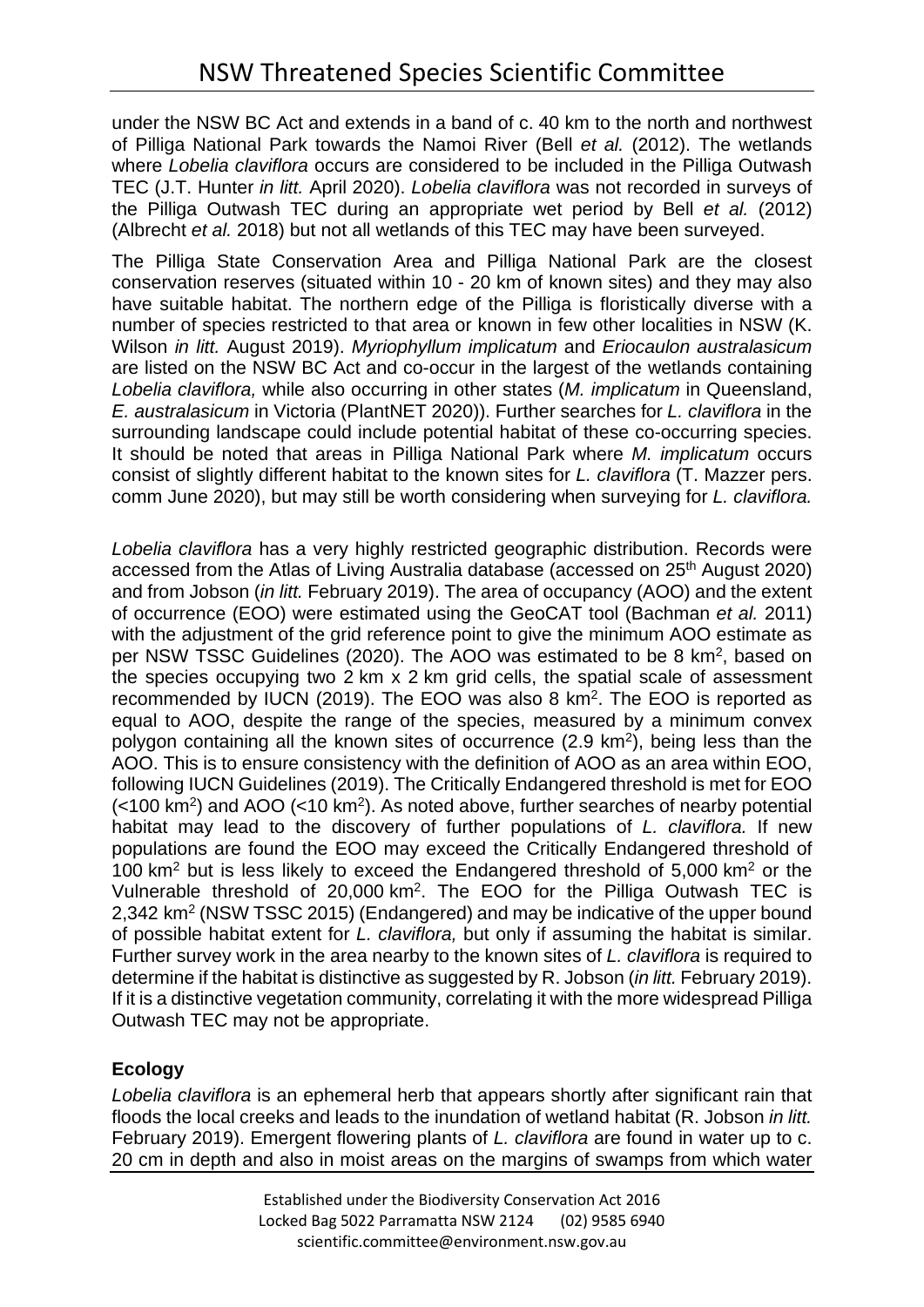has receded (Albrecht *et al*. 2018). *Lobelia claviflora* appeared following habitat inundation in October 2012 to January 2013 and again between October 2016 and December 2016 (R. Jobson *in litt*. February 2019). There were no above ground plants observed in the intervening dry period (R. Jobson *in litt*. February 2019).

Flowering was observed in October 2016 indicating it may have commenced in September (Albrecht *et al.* 2018). In cultivation, with unlimited water supply, *Lobelia claviflora* was observed to flower through to April the following year (Albrecht *et al.*  2018). It is likely that in the wild, plant longevity and the length of the flowering season are determined by rainfall events and temperature patterns (Albrecht *et al.* 2018).

Whilst there has been good rainfall in parts of north-western NSW during 2020, a recent field inspection suggests that there was no spring flooding to promote germination and growth of *Lobelia claviflora* (R. Jobson *in litt.* Nov 2020).

# **Threats**

Much of the Pilliga Outwash area and particularly the ephemeral wetlands are subject to continuing physical degradation from domestic and feral animals and other agricultural activities (K. Wilson *in litt.* August 2019) including alteration of the water regime by dam construction (Brock *in litt.* October 2019).

# Livestock grazing

All three sites where *Lobelia claviflora* are found are open to domestic livestock grazing in both wet and dry periods. The wetland habitat can be a focal point for domestic stock and feral animals (D. Albrecht *in litt*. July 2019). Livestock may trample the soil disrupting the seed bank and graze on plants (during wet periods). They add nutrients to the habitat that can exacerbate weed growth and may increase water turbidity.

## Feral animal damage

Feral pigs (*Sus scrofa* Linnaeus 1758) occur throughout the area and damage has been observed at the two smaller sites where *Lobelia claviflora* occurs. Pigs trample and dig up the soil leading to disturbance to the ground surface, vegetation foliage, roots and soil seed bank, and fauna habitats. Disruption of the soil seed bank may affect future plant recruitment. 'Predation, habitat degradation, competition and disease transmission by Feral Pigs, *Sus scrofa* Linnaeus 1758' is a Key Threatening Process under the BC Act.

# Disturbance to the Habitat

There is a history of conversion of wetlands to stock watering points throughout the surrounding landscape (D. Albrecht *in litt*. July 2019). Similar swamp habitat nearby (within c. 300 m) to the wetlands where *Lobelia claviflora* currently occurs have been converted to dams (R. Jobson *in litt.* February 2019). The conversion of wetlands to dams may involve clearing of habitat, removal or relocation of soil and the building of levee banks leading to the disruption to the natural hydrology of the area. This may damage and disturb the soil seed bank of *L. claviflora* and lead to the local extinction of the species at these sites. *Lobelia claviflora* was not found in the nearby dam sites (R. Jobson *in litt.* February 2019). Whether it was previously located there is unknown, but the wetlands may have been habitat that is now lost. Other nearby wetlands may be suitable habitat for *L. claviflora* (even if not currently occupied). The loss of sites that may play a role in recolonization may eventually impact the species (IUCN 2019).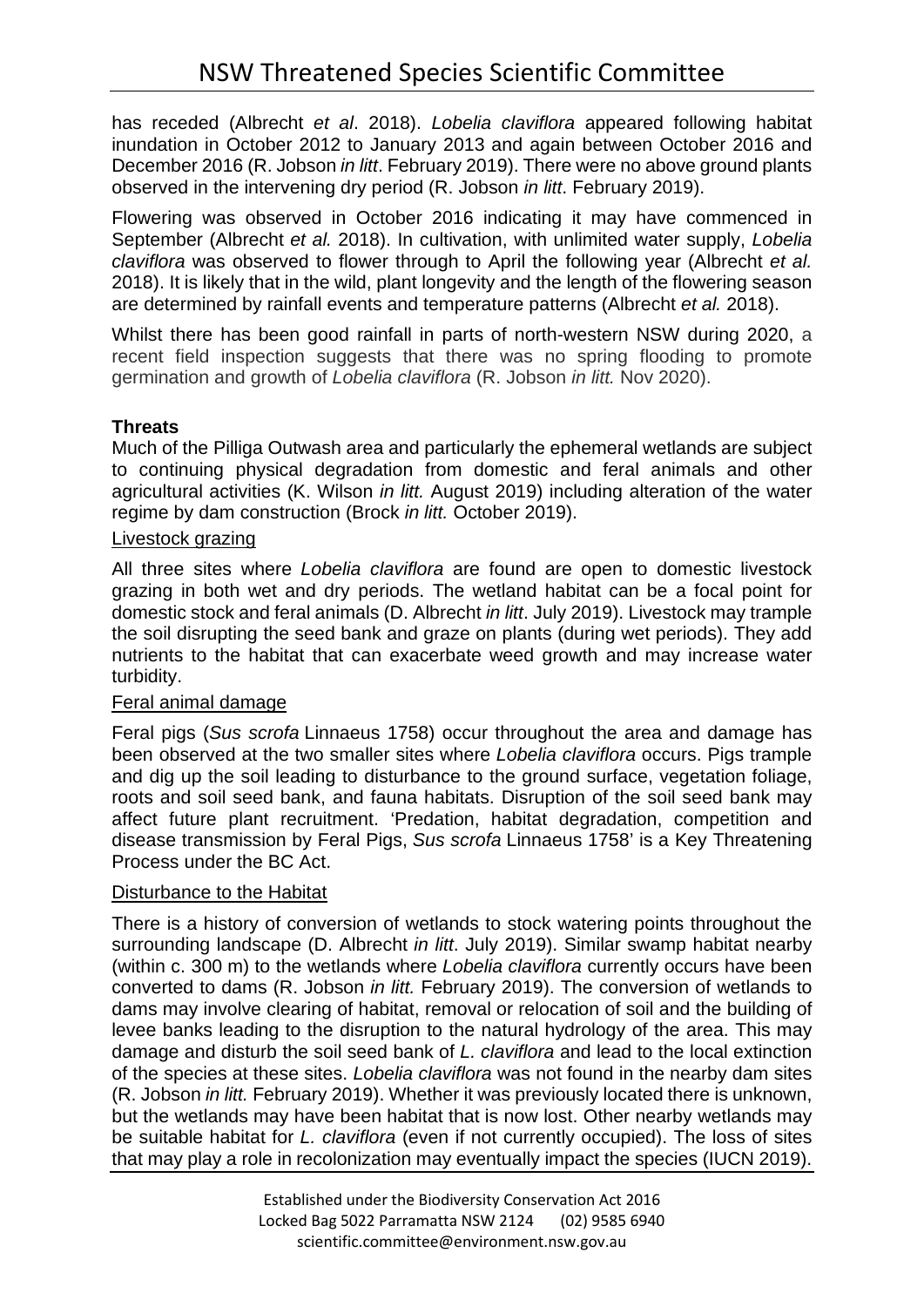Other human activities may also lead to the disruption of the natural hydrology of the very flat terrain. Road maintenance activities including the mounding of soil beside roads can disrupt the hydrology of the area. Wetland species are sensitive to hydrological change as it is the pattern of access to periodic inundation that often drives their life cycles. 'Alteration to the natural flow regimes of rivers and streams and their floodplains and wetlands' is a Key Threatening Process under the BC Act.

# **Assessment against IUCN Red List criteria**

For this assessment the current data are considered adequate and there is sufficient scientific evidence to support the listing outcome. Further survey of *Lobelia claviflora* following sufficient rainfall is recommended.

## *Criterion A Population Size reduction*

Assessment Outcome: Data Deficient

Justification: There are no available data to determine if there has been a reduction in the population size of *Lobelia claviflora.* 

# *Criterion B Geographic range*

Assessment Outcome: Critically Endangered under Criterion B1ab(iii)+B2ab(iii).

Justification: *Lobelia claviflora* has a very highly restricted geographic distribution. The area of occupancy (AOO) was estimated to be 8 km2, based on the species occupying two 2 km x 2 km grid cells, the spatial scale of assessment recommended by IUCN (2019). The extent of occurrence (EOO) was also 8 km2. The EOO is reported as equal to AOO, despite the range of the species, measured by a minimum convex polygon containing all the known sites of occurrence (as 2.9 km<sup>2</sup>), being less than AOO. This is to ensure consistency with the definition of AOO as an area within EOO, following IUCN Guidelines (2019). *L. claviflora* meets the Critically Endangered threshold for both EOO (<100 km2) and AOO (<10 km2).

In addition to these thresholds, at least two of three other conditions must be met. These conditions are:

a) The population or habitat is observed or inferred to be severely fragmented or there is 1 (CR),  $\leq 5$  (EN) or  $\leq 10$  (VU) locations.

Assessment Outcome: There is only one location which meets the threat category of critically endangered. The species is not currently considered to be severely fragmented.

Justification: The main threat for defining the number of locations is disturbance of the habitat/seed bank from domestic livestock and feral pigs. Feral pigs occur throughout the waterways and may potentially affect all three sites during the same period of time. There has been evidence of damage from feral pigs at two of the three sites. Each of the wetland sites are open to livestock grazing during both wet and dry periods (R. Jobson *in litt.* February 2019).

The species is probably not severely fragmented even though the two smaller sites may not be viable as they had a very low number of *L. claviflora*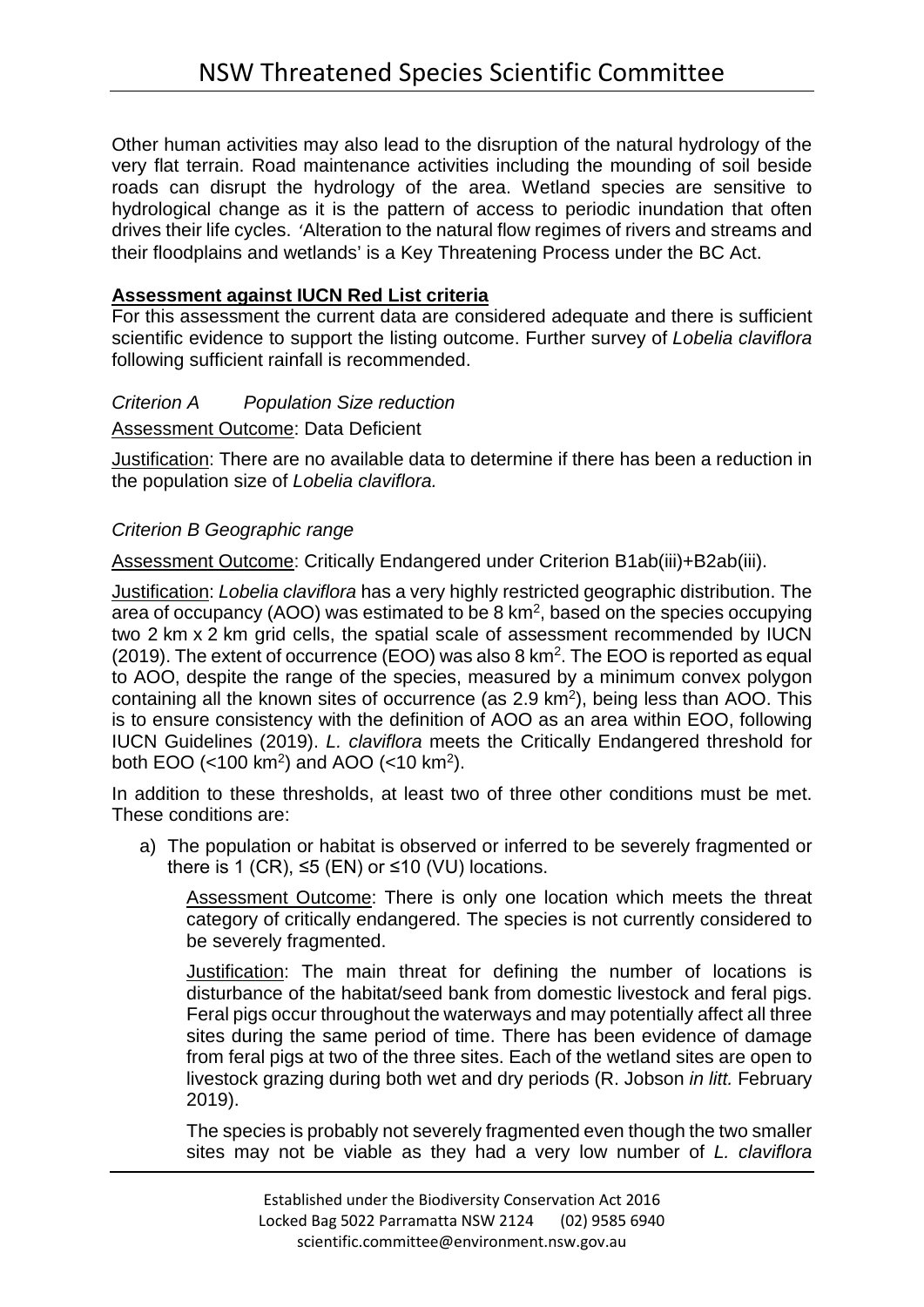individuals when they were surveyed in 2016. However, they are not separated by a large distance and seeds are likely to be dispersed via flooding, potentially allowing recolonisation.

b) Continuing decline observed, estimated, inferred or projected in any of: (i) extent of occurrence; (ii) area of occupancy; (iii) area, extent and/or quality of habitat; (iv) number of locations or subpopulations; (v) number of mature individuals

Assessment Outcome: met for (iii)

Justification: There is continuing decline in the quality of the habitat from the ongoing disturbance from feral pigs and livestock grazing. *Lobelia claviflora*  is reliant on the seed bank in the soil for the establishment of the next generation of plants following the next wet period. The threat of clearing of potential habitat for construction of dams is also likely to limit the future recolonization options which may eventually impact the species.

c) Extreme fluctuations.

# Assessment Outcome: Data deficient

Justification: It is unknown if *Lobelia claviflora* has extreme fluctuations and more information about the ecology of the species is required before this can be determined. Even though the plants are only above ground following a wet period and die back in the dry periods, there remains a seed bank in the soil. It is not known how much of the seed bank is exhausted after a flood event.

# *Criterion C Small population size and decline*

Assessment Outcome: Data Deficient.

Justification: In 2016 Jobson (*in litt.* February 2019) estimated there were 350-500 mature individuals based on observations whilst circumnavigating the swamps. This meets the threshold for Endangered (>250 and <2,500 mature individuals).

At least one of two additional conditions must be met. These are:

C1. An observed, estimated or projected continuing decline of at least: 25% in 3 years or 1 generation (whichever is longer) (CE); 20% in 5 years or 2 generations (whichever is longer) (EN); or 10% in 10 years or 3 generations (whichever is longer) (VU).

Assessment Outcome: Data Deficient.

Justification: There is insufficient data to quantitatively assess decline in the population of *Lobelia claviflora.*

C2. An observed, estimated, projected or inferred continuing decline in number of mature individuals.

Assessment Outcome: Data Deficient

Justification: Whilst there is inferred decline in the quality of the habitat of *Lobelia claviflora* there is currently no data available for continuing decline in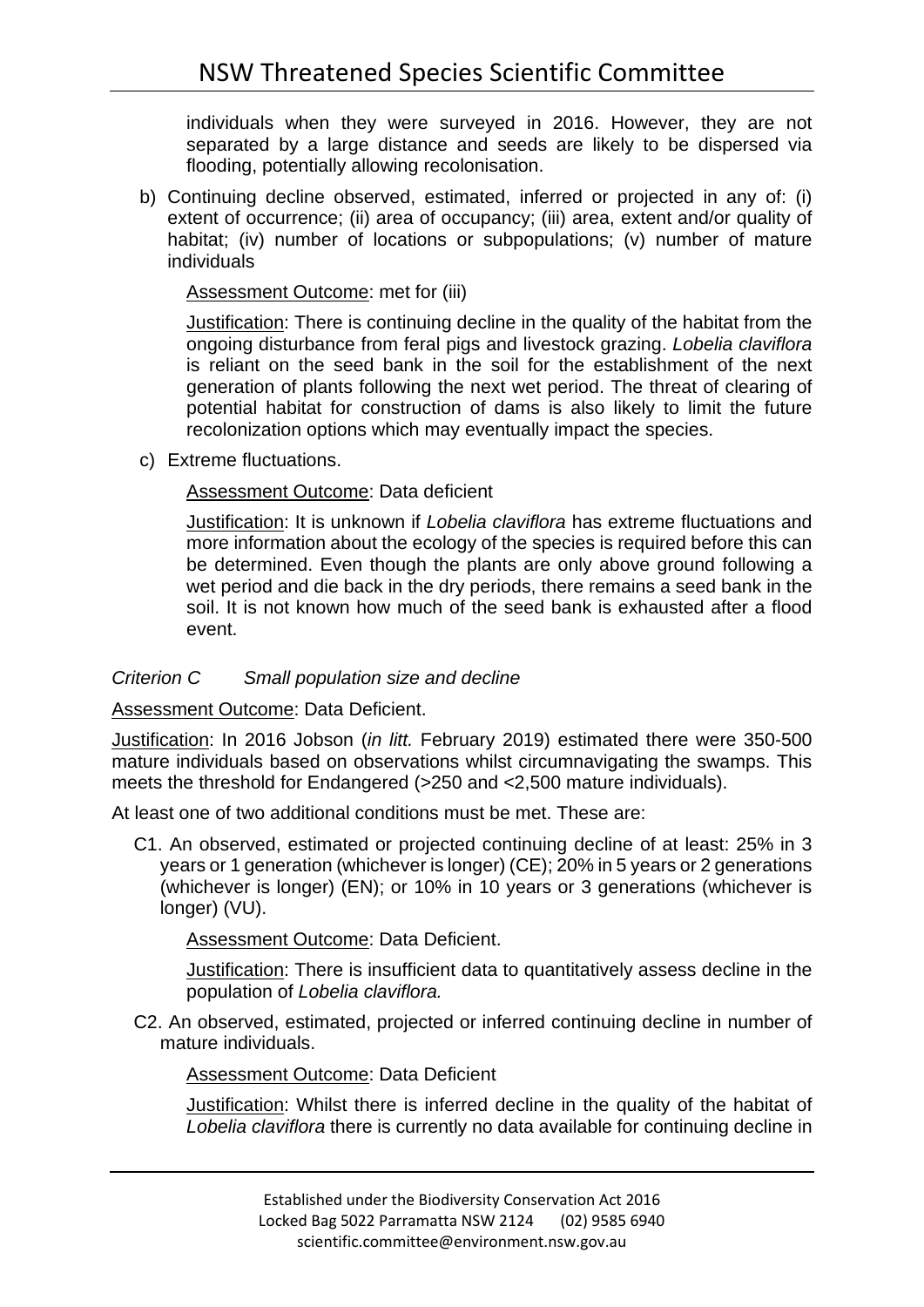the number of mature individuals. Further surveys after multiple instances of significant rain are required to determine population changes.

In addition, at least 1 of the following 3 conditions:

a (i).Number of mature individuals in each subpopulation ≤50 (CR); ≤250 (EN) or ≤1000 (VU).

Assessment Outcome: met for Vulnerable

Justification: One subpopulation recorded 350-450 mature individuals which meets the threshold for Vulnerable of ≤1000 (VU).

a (ii). % of mature individuals in one subpopulation is 90-100% (CR); 95-100% (EN) or 100% (VU)

### Assessment Outcome: not met

Justification: Whilst one subpopulation contains over 90% of the plants (the estimates ranged from 87% to 94% depending on whether you take various combinations of upper and lower bounds) it does not meet the requirement for Endangered of 95 - 100% (EN) or Vulnerable of 100% (VU) of individuals in the one subpopulation.

b. Extreme fluctuations in the number of mature individuals

Assessment Outcome: Data Deficient.

Justification: It is unknown if *Lobelia claviflora* has extreme fluctuations and more information about the ecology of the species is required before this can be determined. Even though the plants are only above ground following a wet period and die back in the dry periods, there remains a seed bank in the soil. It is not known how much of the seed bank is exhausted after a flood event.

*Criterion D Very small or restricted population*

Assessment Outcome: met for Vulnerable under Criterion D1+2

To be listed as Vulnerable under D, a species must meet at least one of the two following conditions:

D1. Population size estimated to number fewer than 1,000 mature individuals.

Assessment Outcome: met for Vulnerable.

Justification: In 2016, Jobson (*in litt.* February 2019) estimated there were 350-500 mature individuals based on observations whilst circumnavigating the swamps. This meets the threshold for Vulnerable of <1000 mature individuals.

D2. Restricted area of occupancy (typically <20 km<sup>2</sup>) or number of locations (typically <5) with a plausible future threat that could drive the taxon to CR or EX in a very short time.

Assessment Outcome: met for Vulnerable.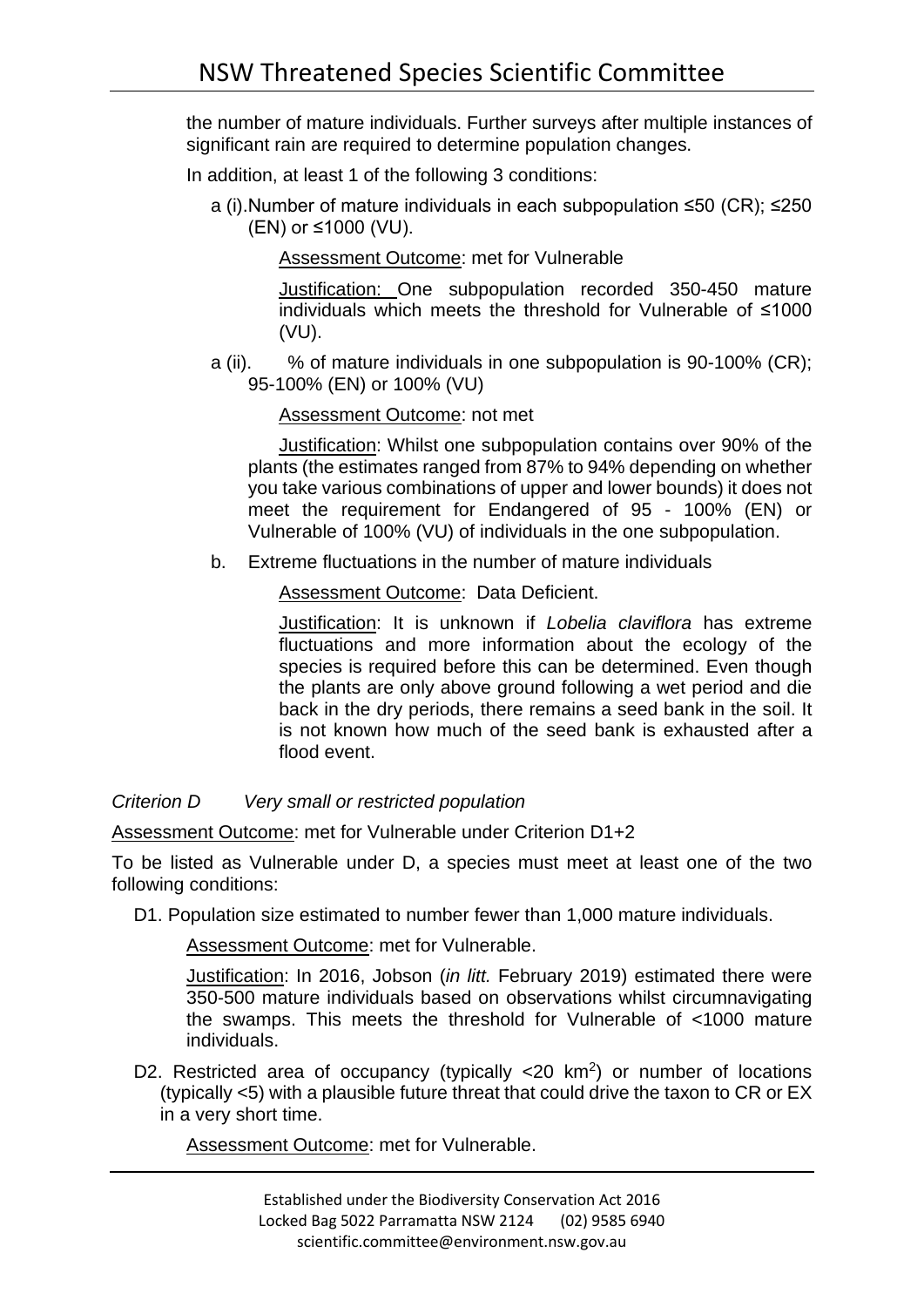Justification: There is a restricted area of occupancy of  $\langle 20 \text{ km}^2 \rangle$  and the number of locations is <5 with a plausible future threat of habitat disturbance (such as converting the wetlands to dams), or disruption to the species life cycle and wetland habitat by disturbance from domestic stock and feral pigs, that could drive the taxon to CR or EX in a very short time.

## *Criterion E Quantitative Analysis*

Assessment Outcome: Data Deficient.

Justification: There are insufficient data to quantify the extinction risk for this species.

## **Conservation and Management Actions**

There is no National Recovery Plan and no NSW Saving our Species program for *Lobelia claviflora.* The following actions are derived from the threat information. The NSW Saving our Species program has threat information for the Pilliga Outwash TEC, *Myriophyllum implicatum* and *Eriocaulon australasicum* that may be relevant to the habitat of *L. claviflora.*

### Habitat loss, disturbance and modification

- Feral animal control for pigs.
- Prevent any incursion of livestock or feral animals into the wetland habitat.
- Ensure fencing is maintained where appropriate.
- Liaise with land holders regarding protection of the wetland habitat from clearing for dam construction.

#### Invasive species

- Feral animal control for pigs.
- Identify any invasive weed species that may co-occur in the wetlands. Removal /control of weeds needs careful consideration to prevent disturbance to *Lobelia claviflora* and its seed bank.

#### Ex situ conservation

• Develop a targeted seed collection program for *ex situ* seed banking. See work already undertaken in Canberra (Albrecht *et al.* 2018).

#### **Stakeholders**

• Inform land owners and managers of sites where there are known populations and consult with these groups regarding options for conservation management and protection of the species.

## **Survey and Monitoring priorities**

• Monitor populations and habitat for degree of damage from feral pigs and domestic stock, and any habitat degradation (e.g. incursions of invasive weeds).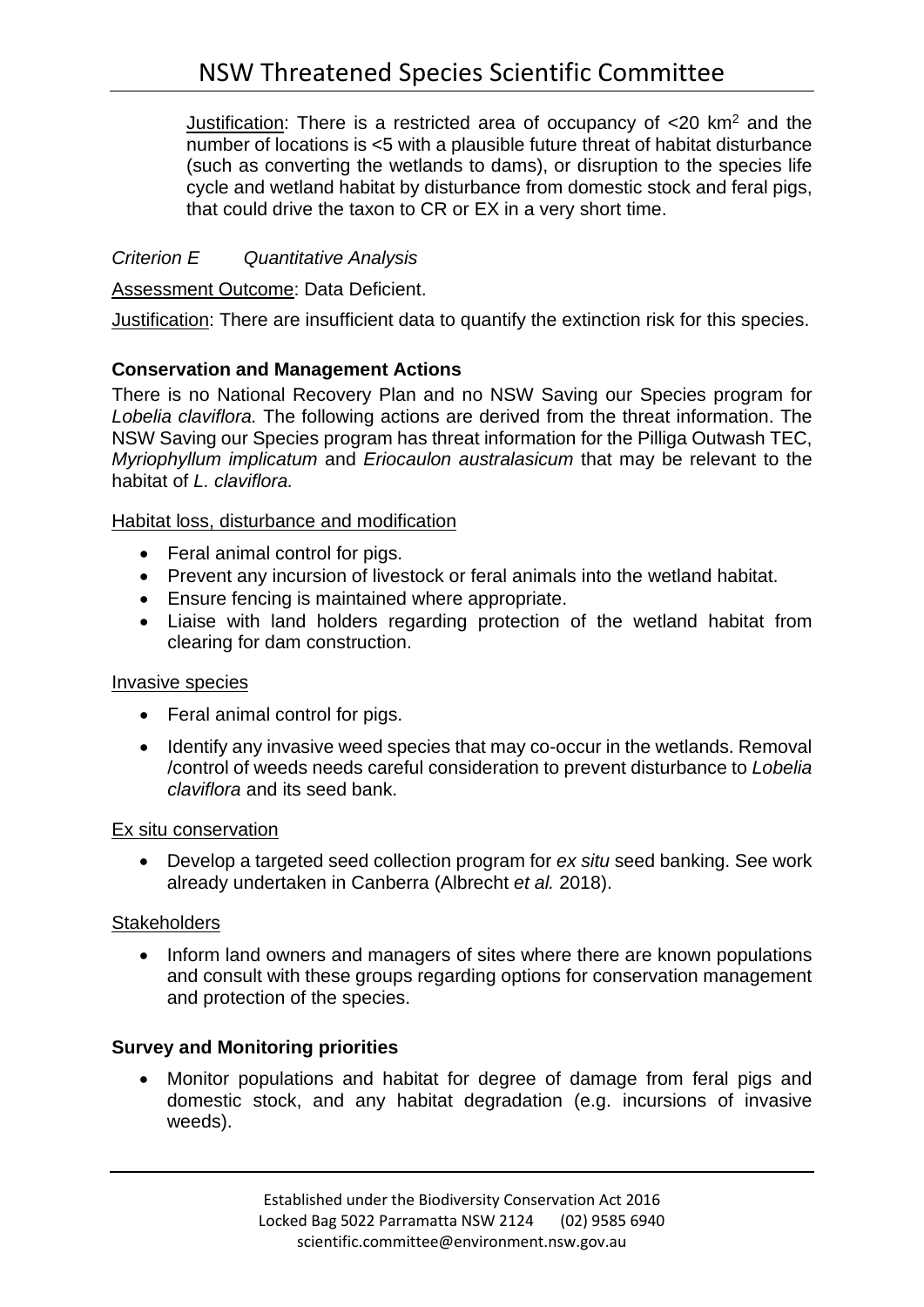- Conduct regular surveys when appropriate (after rainfall events) to determine the level of rainfall that is needed for a germination response, to determine population abundance and whether there is a decline in the population of *Lobelia claviflora*.
- Survey surrounding areas for further populations of *Lobelia claviflora* after appropriate rainfall events. Particularly wetlands close by to the known sites (particularly to the east) and other areas identified as the Pilliga Outwash TEC or sites where *Myriophyllum implicatum* and *Eriocaulon australasicum* occur.

## **Information and Research priorities**

• Conduct research focused on understanding the life cycle of *Lobelia claviflora*, such as determining critical life stages of the species. Research into seed dormancy and longevity, and the effect of temperature on seed dormancy and viability would be important particularly as the climate is warming. Determine the water requirements for the species, i.e. the amount and duration required for the life cycle of the plant. Is the water availability likely to change over time due to climate change and is this likely to adversely affect the species?

### **References**

- Albrecht DE, Jobson RW, Walsh NG, Knox EB (2018) *Lobelia claviflora* (Campanulaceae: Lobelioideae), a new species from northern New South Wales, Australia. *Telopea* **21**: 121–127.
- Bachman S, Moat J, Hill AW, de la Torre J, Scott B (2011) 'Supporting Red List threat assessments with GeoCAT: geospatial conservation assessment tool.' In: Smith V, Penev L (Eds) e-Infrastructures for data publishing in biodiversity science. *ZooKeys* **150:** 117–126. The GeoCAT tool can be accessed at: <http://geocat.kew.org/>
- Bell DM, Hunter JT, Montgomery L (2012) Ephemeral wetlands of the Pilliga Outwash, northwest NSW. *Cunninghamia* **12**: 181-190. <https://doi.org/10.7751/cunninghamia.2012.12.015>
- IUCN Standards and Petitions Committee (2019) Guidelines for Using the IUCN Red List Categories and Criteria. Version 14. Prepared by the Standards and Petitions Committee. Accessed from http://www.iucnredlist.org/documents/RedListGuidelines.pdf.
- NSW Threatened Species Scientific Committee (2020) Guidelines for interpreting listing criteria for species, populations and ecological communities under the NSW Biodiversity Conservation Act 2016. Biodiversity Conservation Act Listing Guidelines version 2.1.

NSW TSSC (2015) Pilliga Outwash Ephemeral Wetlands in the Brigalow Belt South Bioregion - endangered ecological community. NSW Threatened Species Scientific Committee Final Determination. Accessed from [https://www.environment.nsw.gov.au/-/media/OEH/Corporate-](https://www.environment.nsw.gov.au/-/media/OEH/Corporate-Site/Documents/Animals-and-plants/Scientific-Committee/Determinations/2015/pilliga-outwash-ephemeral-wetlands-nsw-scientific-committee-final-determination.pdf?la=en&hash=129620AFB4E9A4271583361E44F9FECB2B88103D)[Site/Documents/Animals-and-plants/Scientific-](https://www.environment.nsw.gov.au/-/media/OEH/Corporate-Site/Documents/Animals-and-plants/Scientific-Committee/Determinations/2015/pilliga-outwash-ephemeral-wetlands-nsw-scientific-committee-final-determination.pdf?la=en&hash=129620AFB4E9A4271583361E44F9FECB2B88103D)[Committee/Determinations/2015/pilliga-outwash-ephemeral-wetlands-nsw](https://www.environment.nsw.gov.au/-/media/OEH/Corporate-Site/Documents/Animals-and-plants/Scientific-Committee/Determinations/2015/pilliga-outwash-ephemeral-wetlands-nsw-scientific-committee-final-determination.pdf?la=en&hash=129620AFB4E9A4271583361E44F9FECB2B88103D)[scientific-committee-final-](https://www.environment.nsw.gov.au/-/media/OEH/Corporate-Site/Documents/Animals-and-plants/Scientific-Committee/Determinations/2015/pilliga-outwash-ephemeral-wetlands-nsw-scientific-committee-final-determination.pdf?la=en&hash=129620AFB4E9A4271583361E44F9FECB2B88103D)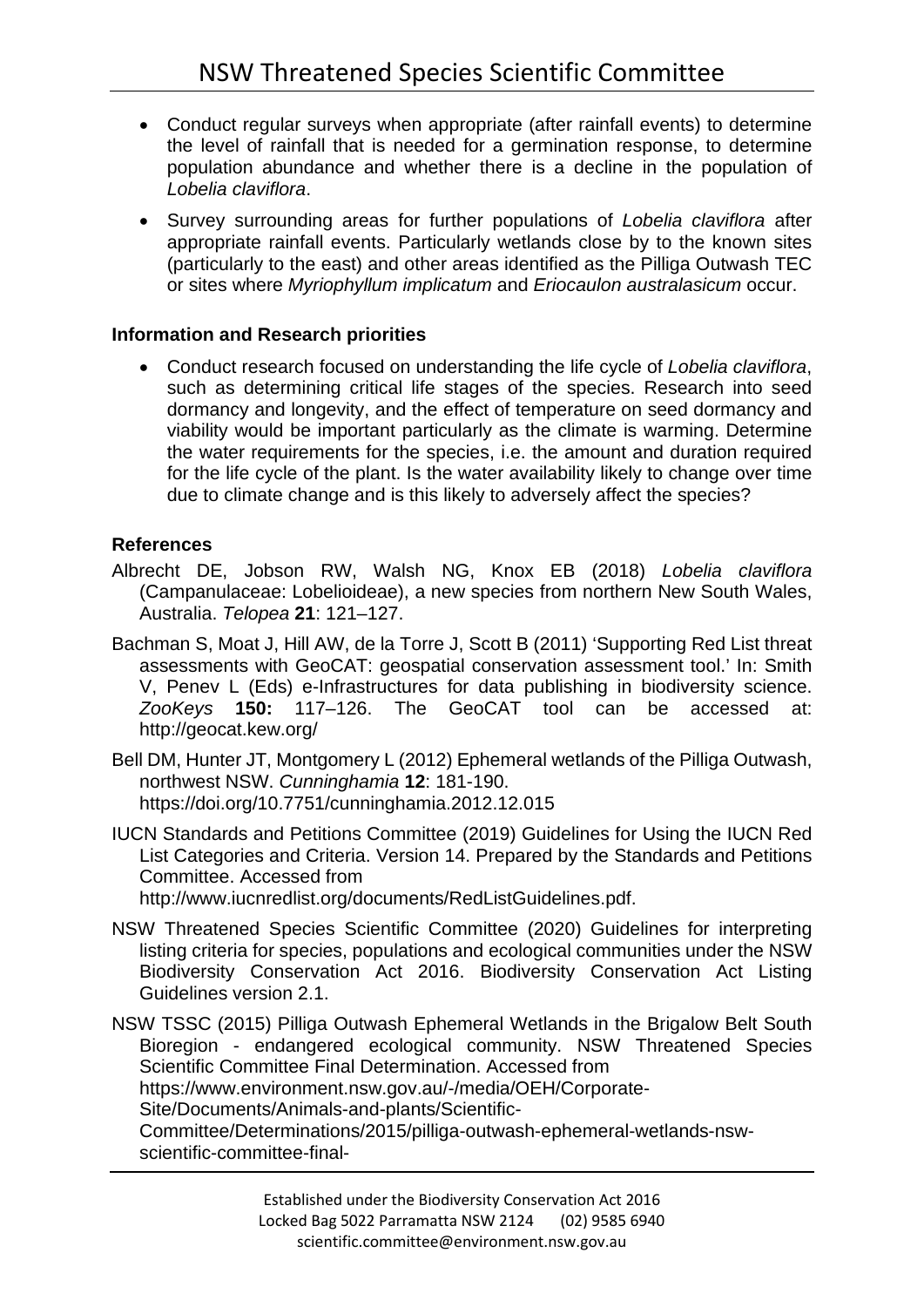[determination.pdf?la=en&hash=129620AFB4E9A4271583361E44F9FECB2B881](https://www.environment.nsw.gov.au/-/media/OEH/Corporate-Site/Documents/Animals-and-plants/Scientific-Committee/Determinations/2015/pilliga-outwash-ephemeral-wetlands-nsw-scientific-committee-final-determination.pdf?la=en&hash=129620AFB4E9A4271583361E44F9FECB2B88103D) [03D](https://www.environment.nsw.gov.au/-/media/OEH/Corporate-Site/Documents/Animals-and-plants/Scientific-Committee/Determinations/2015/pilliga-outwash-ephemeral-wetlands-nsw-scientific-committee-final-determination.pdf?la=en&hash=129620AFB4E9A4271583361E44F9FECB2B88103D)

PlantNET (The NSW Plant Information Network System) Royal Botanic Gardens and Domain Trust, Sydney. [http://plantnet.rbgsyd.nsw.gov.au](http://plantnet.rbgsyd.nsw.gov.au/) (accessed 09 September 2020). Available at: https://plantnet.rbgsyd.nsw.gov.au/cgi-

bin/NSWfl.pl?page=nswfl&lvl=sp&name=Lobelia~claviflora

# **Expert Communications**

Margaret Brock – Wetland Ecologist

John T. Hunter – Ecological Consultant, Hewlett Hunter Pty Ltd, Invergowrie NSW.

- Richard Jobson Systematic Botanist, Science Education Conservation, National Herbarium of NSW, Royal Botanic Gardens, Sydney.
- Terry Mazzer Senior Project Officer (Threatened Species), North West Branch, Biodiversity and Conservation Division. NSW Department of Planning, Industry and Environment, Dubbo.
- Karen Wilson Honorary Research Associate, National Herbarium of NSW, Royal Botanic Gardens, Sydney.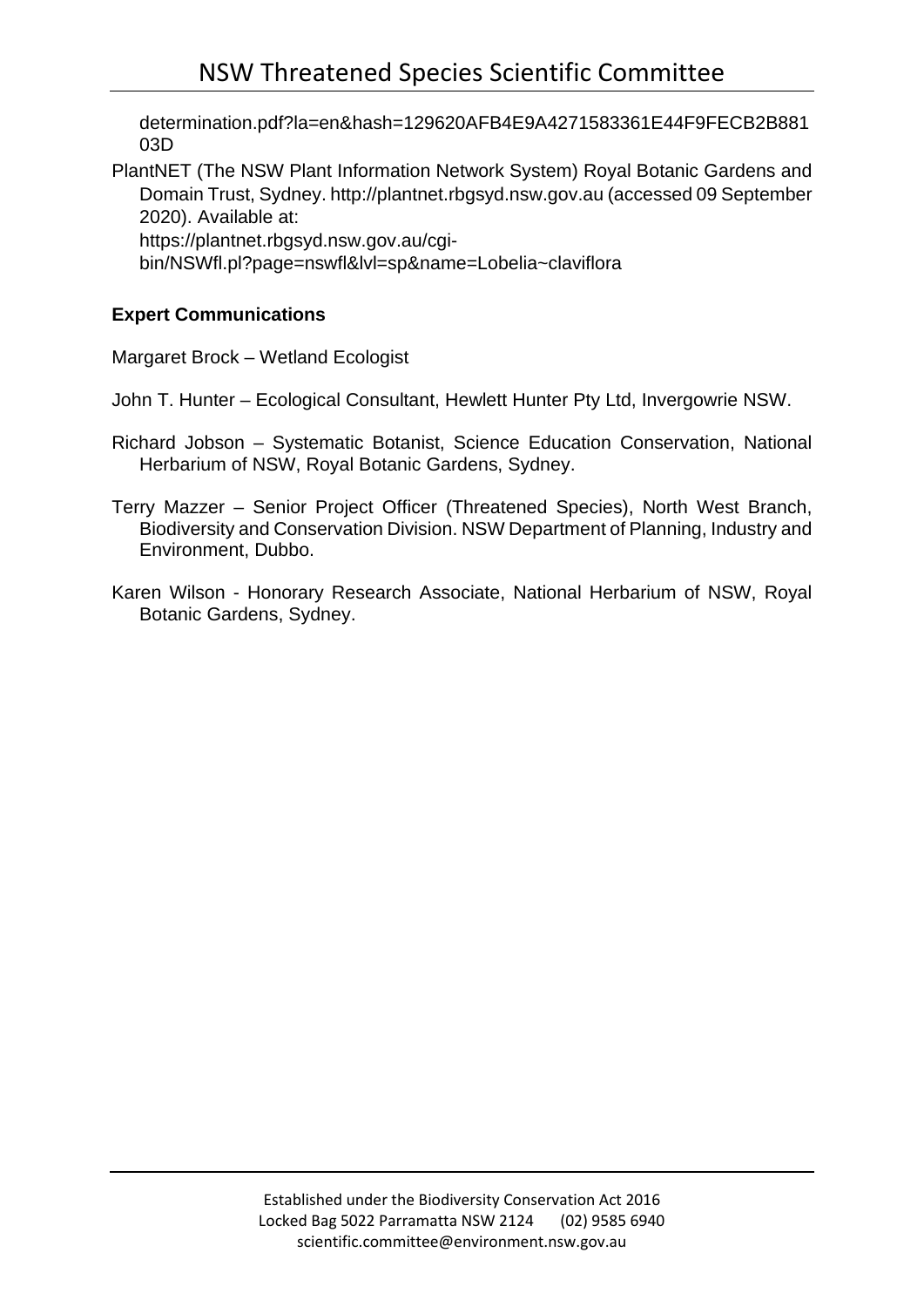# **APPENDIX 1**

# **Assessment against NSW Biodiversity Conservation Act criteria**

The Clauses used for assessment are listed below for reference.

#### **Overall Assessment Outcome:**

*Lobelia claviflora* was found to be Critically Endangered under Clause 4.3 (a) (d) (e iii).

#### **Clause 4.2 – Reduction in population size of species (Equivalent to IUCN criterion A) Assessment Outcome: Data Deficient**

| (1) - The species has undergone or is likely to undergo within a time frame |
|-----------------------------------------------------------------------------|
| appropriate to the life cycle and habitat characteristics of the taxon:     |

| a)  | endangered<br>for critically                                          | a very large reduction in population                                             |  |  |  |  |  |
|-----|-----------------------------------------------------------------------|----------------------------------------------------------------------------------|--|--|--|--|--|
|     | species                                                               | size, or                                                                         |  |  |  |  |  |
| (b) | for endangered species                                                | a large reduction in population size, or                                         |  |  |  |  |  |
| (c) | for vulnerable species                                                | a moderate reduction in population                                               |  |  |  |  |  |
|     |                                                                       | size.                                                                            |  |  |  |  |  |
|     |                                                                       | (2) - The determination of that criteria is to be based on any of the following: |  |  |  |  |  |
| a)  | direct observation,                                                   |                                                                                  |  |  |  |  |  |
| (b) | an index of abundance appropriate to the taxon,                       |                                                                                  |  |  |  |  |  |
| (C) | a decline in the geographic distribution or habitat quality,          |                                                                                  |  |  |  |  |  |
| (d  | the actual or potential levels of exploitation of the species,        |                                                                                  |  |  |  |  |  |
| (e) | the effects of introduced taxa, hybridisation, pathogens, pollutants, |                                                                                  |  |  |  |  |  |
|     | competitors or parasites.                                             |                                                                                  |  |  |  |  |  |

# **Clause 4.3 - Restricted geographic distribution of species and other conditions (Equivalent to IUCN criterion B)**

**Assessment Outcome: Critically Endangered under Clause 4.3 (a) (d) (e iii).**

|     |         |                                                                     | The geographic distribution of the species is:      |                                                                           |  |  |  |  |  |  |
|-----|---------|---------------------------------------------------------------------|-----------------------------------------------------|---------------------------------------------------------------------------|--|--|--|--|--|--|
| (a) | for     |                                                                     |                                                     | critically endangered very highly restricted, or                          |  |  |  |  |  |  |
|     | species |                                                                     |                                                     |                                                                           |  |  |  |  |  |  |
| (b) |         | for endangered species<br>highly restricted, or                     |                                                     |                                                                           |  |  |  |  |  |  |
| (c) |         | for vulnerable species<br>moderately restricted,                    |                                                     |                                                                           |  |  |  |  |  |  |
|     |         |                                                                     | and at least 2 of the following 3 conditions apply: |                                                                           |  |  |  |  |  |  |
| (d) |         |                                                                     |                                                     | the population or habitat of the species is severely fragmented or nearly |  |  |  |  |  |  |
|     |         |                                                                     |                                                     | all the mature individuals of the species occur within a small number of  |  |  |  |  |  |  |
|     |         | locations,                                                          |                                                     |                                                                           |  |  |  |  |  |  |
| (e) |         | there is a projected or continuing decline in any of the following: |                                                     |                                                                           |  |  |  |  |  |  |
|     | (i)     | an index of abundance appropriate to the taxon,                     |                                                     |                                                                           |  |  |  |  |  |  |
|     | (ii)    | the geographic distribution of the species,                         |                                                     |                                                                           |  |  |  |  |  |  |
|     | (iii)   |                                                                     | habitat area, extent or quality,                    |                                                                           |  |  |  |  |  |  |
|     | (iv)    | the number of locations in which the species occurs or of           |                                                     |                                                                           |  |  |  |  |  |  |
|     |         | populations of the species,                                         |                                                     |                                                                           |  |  |  |  |  |  |
| (f) |         | extreme fluctuations occur in any of the following:                 |                                                     |                                                                           |  |  |  |  |  |  |
|     | (i)     |                                                                     |                                                     | an index of abundance appropriate to the taxon,                           |  |  |  |  |  |  |
|     | (ii)    |                                                                     |                                                     | the geographic distribution of the species,                               |  |  |  |  |  |  |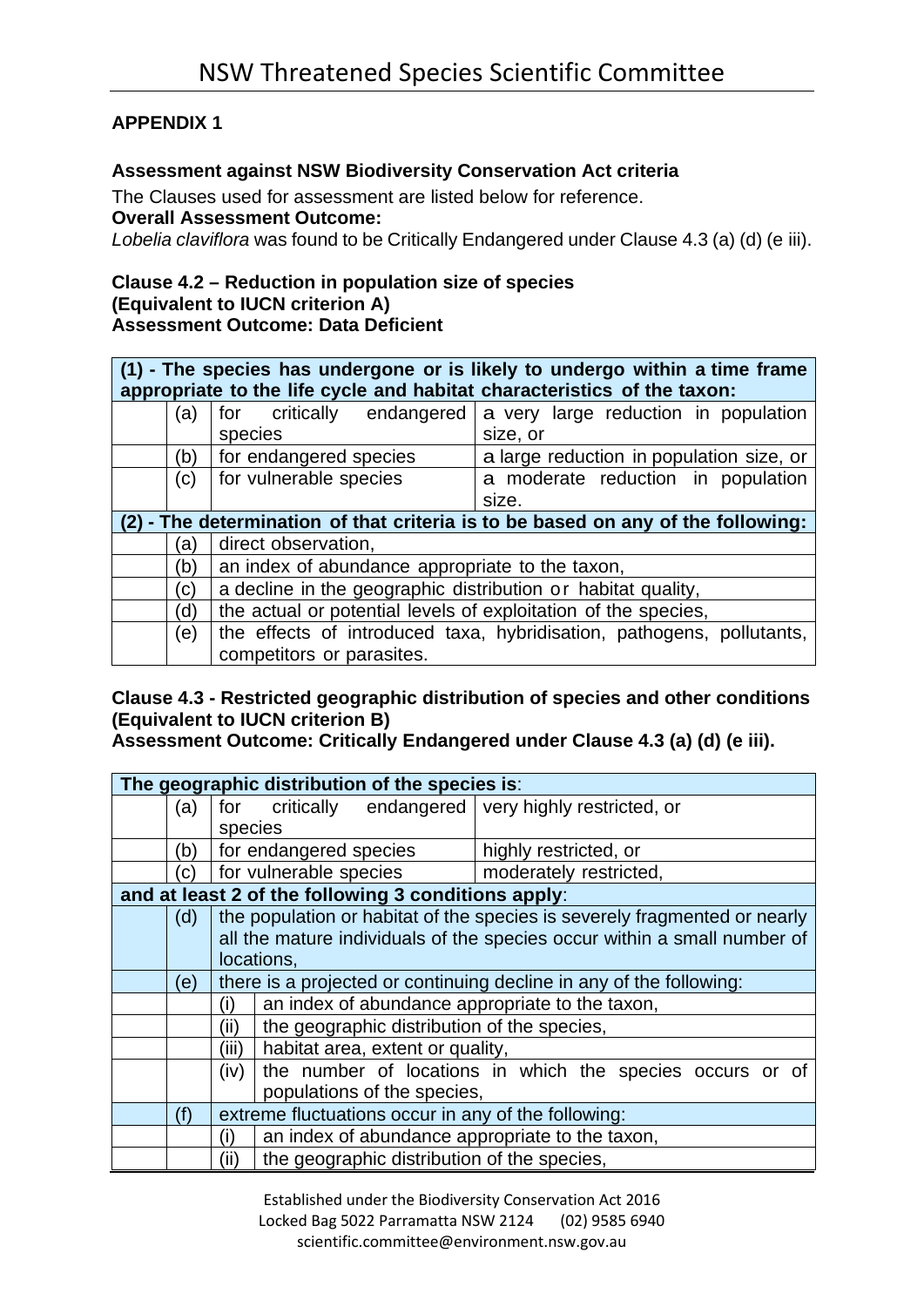|  |                             |  |  | (iii) the number of locations in which the species occur or of |  |  |  |  |  |
|--|-----------------------------|--|--|----------------------------------------------------------------|--|--|--|--|--|
|  | populations of the species. |  |  |                                                                |  |  |  |  |  |

#### **Clause 4.4 - Low numbers of mature individuals of species and other conditions (Equivalent to IUCN criterion C) Assessment Outcome: Data Deficient**

|     |         |                        |                                                                  |                                                             |                 |           | The estimated total number of mature individuals of the species is: |  |  |
|-----|---------|------------------------|------------------------------------------------------------------|-------------------------------------------------------------|-----------------|-----------|---------------------------------------------------------------------|--|--|
| (a) | for     | critically             |                                                                  | endangered   very low, or                                   |                 |           |                                                                     |  |  |
|     | species |                        |                                                                  |                                                             |                 |           |                                                                     |  |  |
| (b) |         |                        |                                                                  | for endangered species                                      | low, or         |           |                                                                     |  |  |
| (c) |         | for vulnerable species |                                                                  |                                                             | moderately low, |           |                                                                     |  |  |
|     |         |                        |                                                                  | and either of the following 2 conditions apply:             |                 |           |                                                                     |  |  |
| (d) |         |                        |                                                                  |                                                             |                 |           | a continuing decline in the number of mature individuals that is    |  |  |
|     |         |                        |                                                                  |                                                             |                 |           | (according to an index of abundance appropriate to the species):    |  |  |
|     | (i)     |                        |                                                                  | for critically endangered species   very large, or          |                 |           |                                                                     |  |  |
|     | (ii)    |                        |                                                                  | for endangered species                                      |                 | large, or |                                                                     |  |  |
|     | (iii)   |                        |                                                                  | for vulnerable species                                      |                 |           | moderate,                                                           |  |  |
| (e) |         |                        | both of the following apply:                                     |                                                             |                 |           |                                                                     |  |  |
|     | (i)     |                        | a continuing decline in the number of mature individuals         |                                                             |                 |           |                                                                     |  |  |
|     |         |                        | (according to an index of abundance appropriate to the species), |                                                             |                 |           |                                                                     |  |  |
|     |         | and                    |                                                                  |                                                             |                 |           |                                                                     |  |  |
|     | (ii)    |                        | at least one of the following applies:                           |                                                             |                 |           |                                                                     |  |  |
|     |         | (A)                    |                                                                  | the number of individuals in each population of the species |                 |           |                                                                     |  |  |
|     |         |                        |                                                                  | is:                                                         |                 |           |                                                                     |  |  |
|     |         |                        | (1)                                                              | for critically endangered                                   |                 |           | extremely low, or                                                   |  |  |
|     |         |                        |                                                                  | species                                                     |                 |           |                                                                     |  |  |
|     |         |                        | (II)                                                             | for endangered species                                      |                 |           | very low, or                                                        |  |  |
|     |         |                        | (III)                                                            | for vulnerable species                                      |                 |           | low,                                                                |  |  |
|     |         | (B)                    | all or nearly all mature individuals of the species occur within |                                                             |                 |           |                                                                     |  |  |
|     |         |                        |                                                                  | one population,                                             |                 |           |                                                                     |  |  |
|     |         | (C)                    |                                                                  |                                                             |                 |           | extreme fluctuations occur in an index of abundance                 |  |  |
|     |         |                        | appropriate to the species.                                      |                                                             |                 |           |                                                                     |  |  |

### **Clause 4.5 - Low total numbers of mature individuals of species (Equivalent to IUCN criterion D) Assessment Outcome: Vulnerable under Clause 4.5 (c).**

| The total number of mature individuals of the species is: |     |                        |  |                                             |  |  |  |  |
|-----------------------------------------------------------|-----|------------------------|--|---------------------------------------------|--|--|--|--|
|                                                           | (a) |                        |  | for critically endangered extremely low, or |  |  |  |  |
|                                                           |     | species                |  |                                             |  |  |  |  |
|                                                           | (b) | for endangered species |  | very low, or                                |  |  |  |  |
|                                                           | (c) | for vulnerable species |  | low.                                        |  |  |  |  |